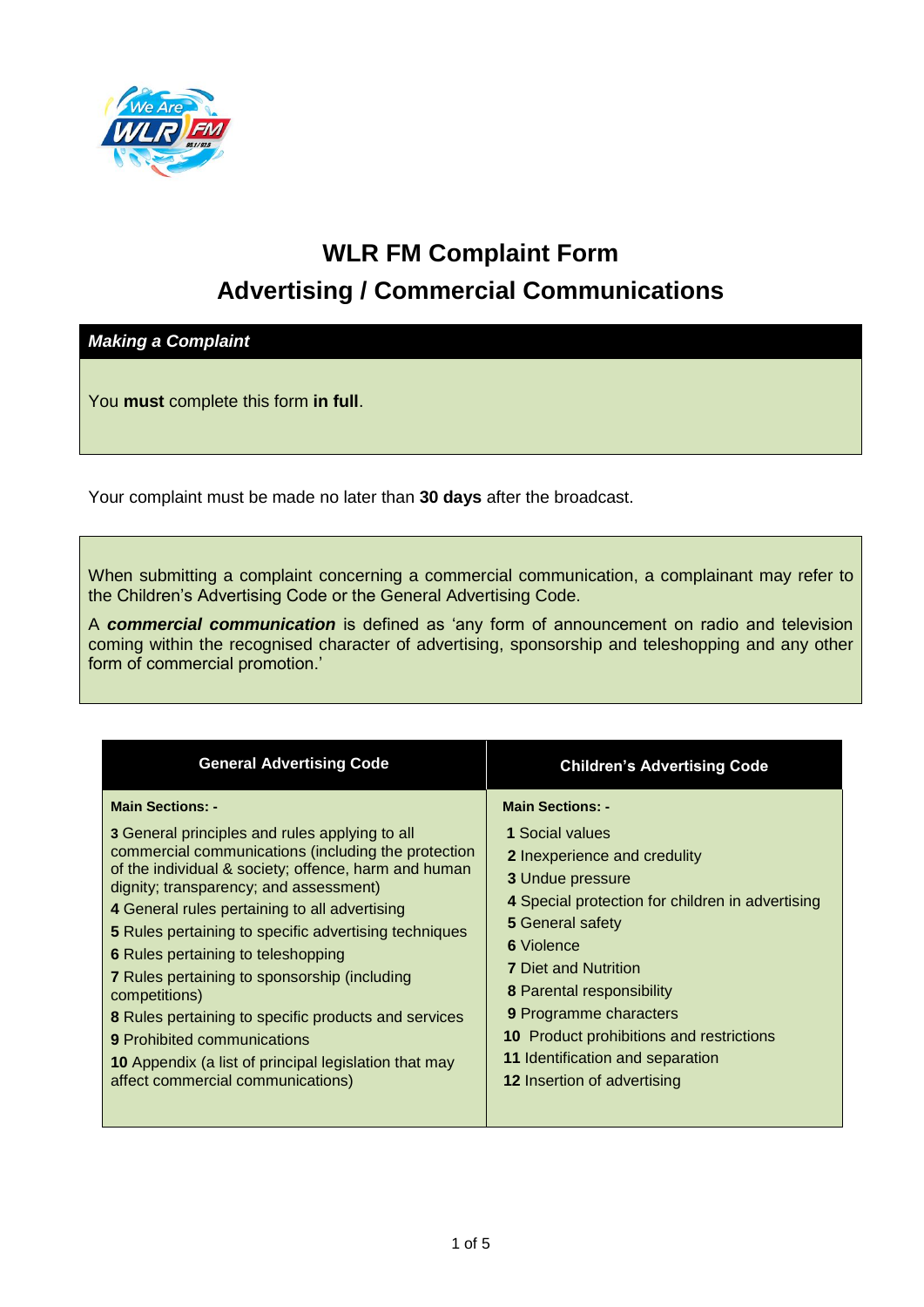

**For office use only: Ref. No.**

| <b>Details of complaint</b>       | Please complete these details in full. |
|-----------------------------------|----------------------------------------|
| Name of Show                      |                                        |
| Advert Title / Broadcast Item     |                                        |
| Date of Broadcast: dd/mm/yr       |                                        |
| Time of broadcast (if applicable) |                                        |

| Is the complaint an infringement of:                                                                                                                                                                                                                                                                                                                                                                                               | <b>Please select relevant</b><br>category |
|------------------------------------------------------------------------------------------------------------------------------------------------------------------------------------------------------------------------------------------------------------------------------------------------------------------------------------------------------------------------------------------------------------------------------------|-------------------------------------------|
| 48 (1)(d) General Advertising Code                                                                                                                                                                                                                                                                                                                                                                                                 |                                           |
| 48 (1)(d) Children's Advertising Code (Children's advertising refers to advertising<br>that promotes products, services or activities that are deemed to be of particular<br>interest to children and/or are broadcast during and between children's<br>programming. Children's programmes are programmes that are commonly<br>referred to as such and/or have an audience profile of which over 50% are under<br>18 years of age) |                                           |

Please complete this section **briefly,** summarising the main points of your complaint (alternatively, you may attach your complaint to this form).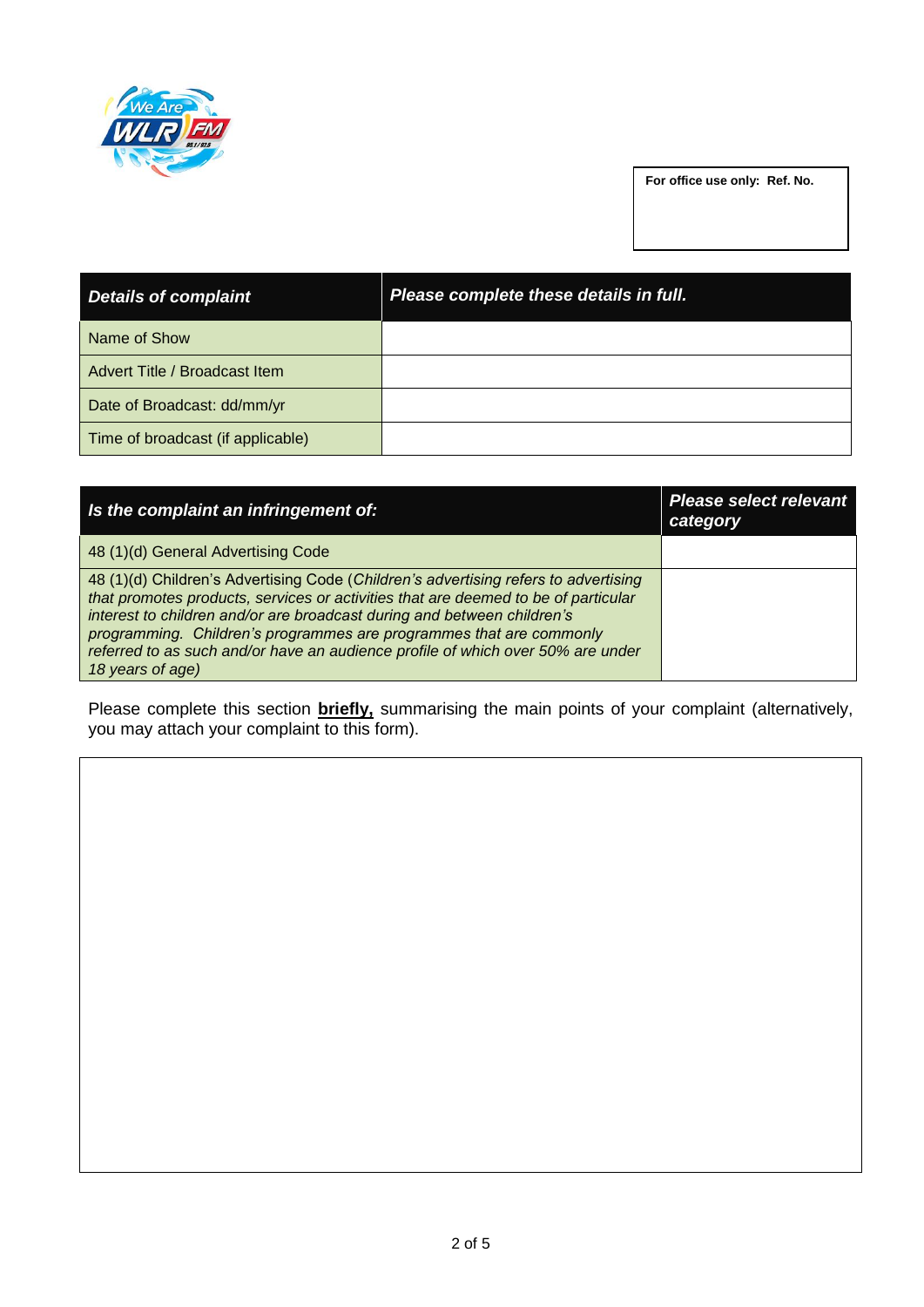

*Please note: complaints concerning station programme promotions, including film trailers should be submitted on a 'programme complaint form' under harm & offence – The Code of Programme Standards.*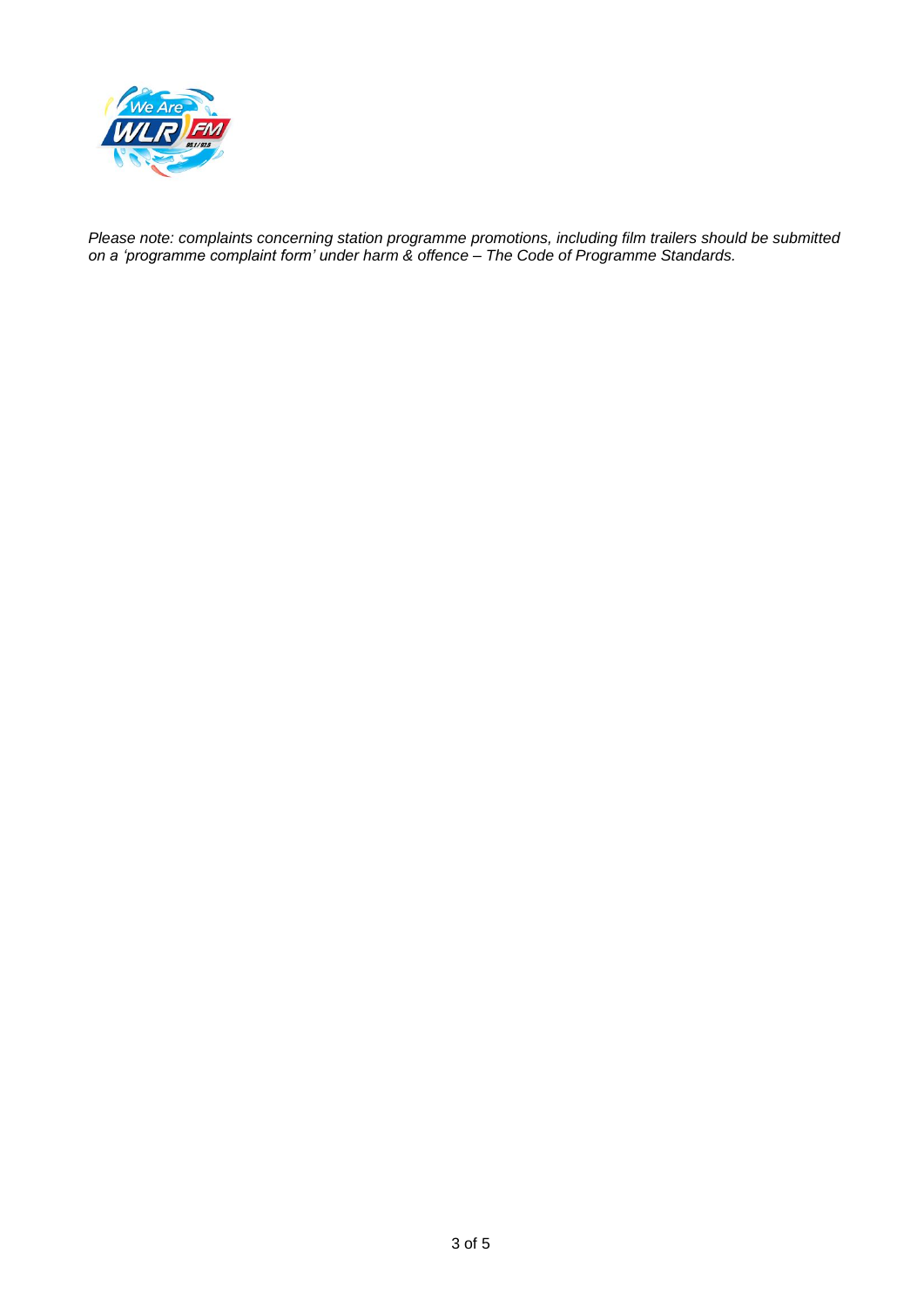

**For office use only: Ref. No.**

| Date (form completed): |  |
|------------------------|--|

| <b>Complainant:</b>        | Please complete these details in full. |
|----------------------------|----------------------------------------|
| <b>Surname</b>             |                                        |
| <b>First Name</b>          |                                        |
| Mr. / Mrs. / Ms.           |                                        |
| Address                    |                                        |
| Daytime Phone Number       |                                        |
| Email (if applicable)      |                                        |
| Fax Number (if applicable) |                                        |

## *The personal contact details submitted are for use by WLR FM Only.*

*Any correspondence relating to this complaint with the relevant broadcaster should be attached to this form.*

Is the matter complained of the subject of any proceedings in a court of law in the Republic of Ireland?

| Yes | <b>No</b> |
|-----|-----------|
|     |           |

*Copies of both advertising codes are available on the BAI website, [www.bai.ie](http://www.bai.ie/)*

**To finish, please read through the above form to ensure all your details are correct.**

**You may post, e-mail or fax this complaint form to WLR FM.** 

**The relevant contact details are: -**

WLR FM Telephone: 051-872248